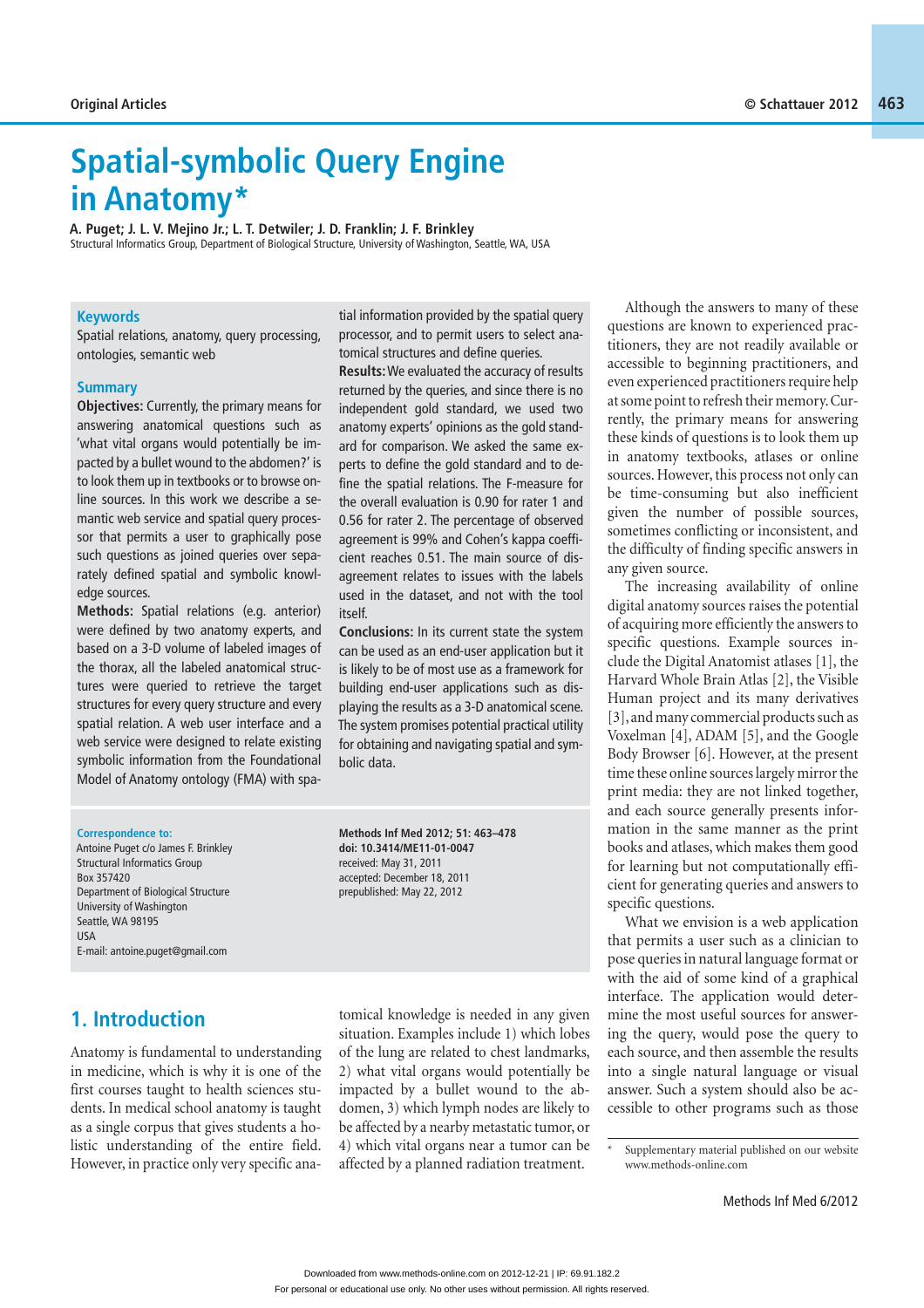used by radiation treatment planners, so the knowledge captured can be used for reasoning.

To build such a system several issues must be addressed: 1) how to specify the queries, 2) how to distribute them to multiple sources, 3) how to query the sources, 4) how to combine the results into a single answer, and 5) how to discover relevant sources.

To date we are not aware of any system that addresses all these issues, and most existing systems address only #3: how to query anatomical resources. For example, in our own work we have developed several query interfaces to our Foundational Model of Anatomy (FMA) ontology [6]. These interfaces include a natural language interface [7], a graphical interface [8], a StruQL [9] query language interface [10] and a SparQL [11] (semantic web query language) interface [12].

However, anatomical information is available both from images, such as atlas images and X-ray images, and from symbolic representations such as those captured in textbooks or anatomy ontologies. To date the FMA deals only with symbolic descriptions, whereas in this paper we add the ability to deal with spatial relations between anatomical entities. Although spatial relations can be represented in symbolic form (e.g. "anterior" can be represented in the same way as "part\_of") there is nevertheless an intuitive distinction between a relation like "anterior" and one like "part of", in that the former is associated with some geometric frame of reference. Thus, for the purposes of this report we define a "spatial" relation as a particular type of relation that exists in a geometric frame of reference.

It is possible to enumerate and represent symbolically all spatial relations in an ontology but such a task would be extremely tedious and daunting. We therefore propose a system that automatically generates spatial relations from images and translates them into human readable and machineparseable symbolic knowledge. We then combine this calculated information with the existing symbolic knowledge that already exists in the FMA. This allows us to answer questions such as "What organs are anterior to the heart?"

For this study we use geometric methods to derive spatial relations. In particular we take a set of labeled 2-D images of the thorax and convert them into 3-D volumes, project spatial query objects such as lines and planes into these volumes and then determine which structures are intersected by those projected objects. Another example of such an approach is the TraumaSCAN system [13], which is designed to help ER physicians predict the likely structures impacted by a bullet wound. However, we not aware of any such system generalized for widespread use.

A caveat with this geometric approach is that the spatial relations are computed based on images from a single human individual (instance), whereas presumably if the relations were manually entered into an ontology by an anatomy expert the spatial relations represent class level anatomical knowledge based on experience observing the relations in a population of many individuals.

In particular, we deal with three types of entities: 1) anatomical labels on 2-D images derived from one particular individual, 2) image data about this particular individual, and 3) the FMA ontology which provides annotation labels for the set of images. Therefore our work aims to describe the spatial relations in a dataset obtained from one individual and these spatial relations may in fact mirror real-world relations in some other individuals but we cannot generalize the results as canonical for the entire population because of expected structural variations among its members. In this study, when we ask the question "What structures are anterior to the esophagus?" we only refer to instance level spatial relations based on the image data from one single subject. In future work, if labeled images from multiple subjects are swapped in using our framework, it should be possible to compute statistics over multiple instances and then infer class level relations for automatic incorporation into ontology.

# **2. Objectives**

In this paper we describe an approach that combines spatial queries to a 3-D labeled volume with symbolic queries to the FMA, within the context of the semantic web.

The framework we describe addresses all but the last issue noted in Section 1 (discovering anatomical sources). Although we describe a specific approach to spatial queries over a specific 3-D labeled image volume the system allows other spatial query methods and other 3-D labeled volumes to be swapped in. In addition, the combination of the FMA, labels from the FMA associated with the image volumes, and the semantic web, together demonstrate the potential for linking multiple resources in a distributed anatomy query system.

We begin by describing our working definition of spatial relations, recognizing that this is a complex topic, and that competing definitions are abundant and some of them may not totally agree with our definitions. The system we have designed is modular, which allows different definitions to be used. We then describe the use of this approach for a specific 3-D labeled image dataset, the use of semantic web technologies to integrate these spatial queries with symbolic queries to the FMA, a graphical user interface for generating queries, and an evaluation of its accuracy and response time.

## **3.Methods**

## **3.1 Spatial Relations**

In traditional anatomy, spatial relations are defined in terms of qualitative anatomical coordinates (e.g. anterior, posterior), which are based on the standard anatomical position:

 "The anatomical position is defined as the erect position with the arms at the sides and palms of the hands facing forward. The median plane bisects the body into right and left halves. Any plane parallel with the median plane is a sagittal plane. Medial describes a position nearer to the median plane, and lateral describes a position further from it. A coronal plane is at right angles to the sagittal plane and bisects the body into anterior and posterior portions. The position of a structure nearer the front of the body is described as anterior and that nearer the back of the body as posterior…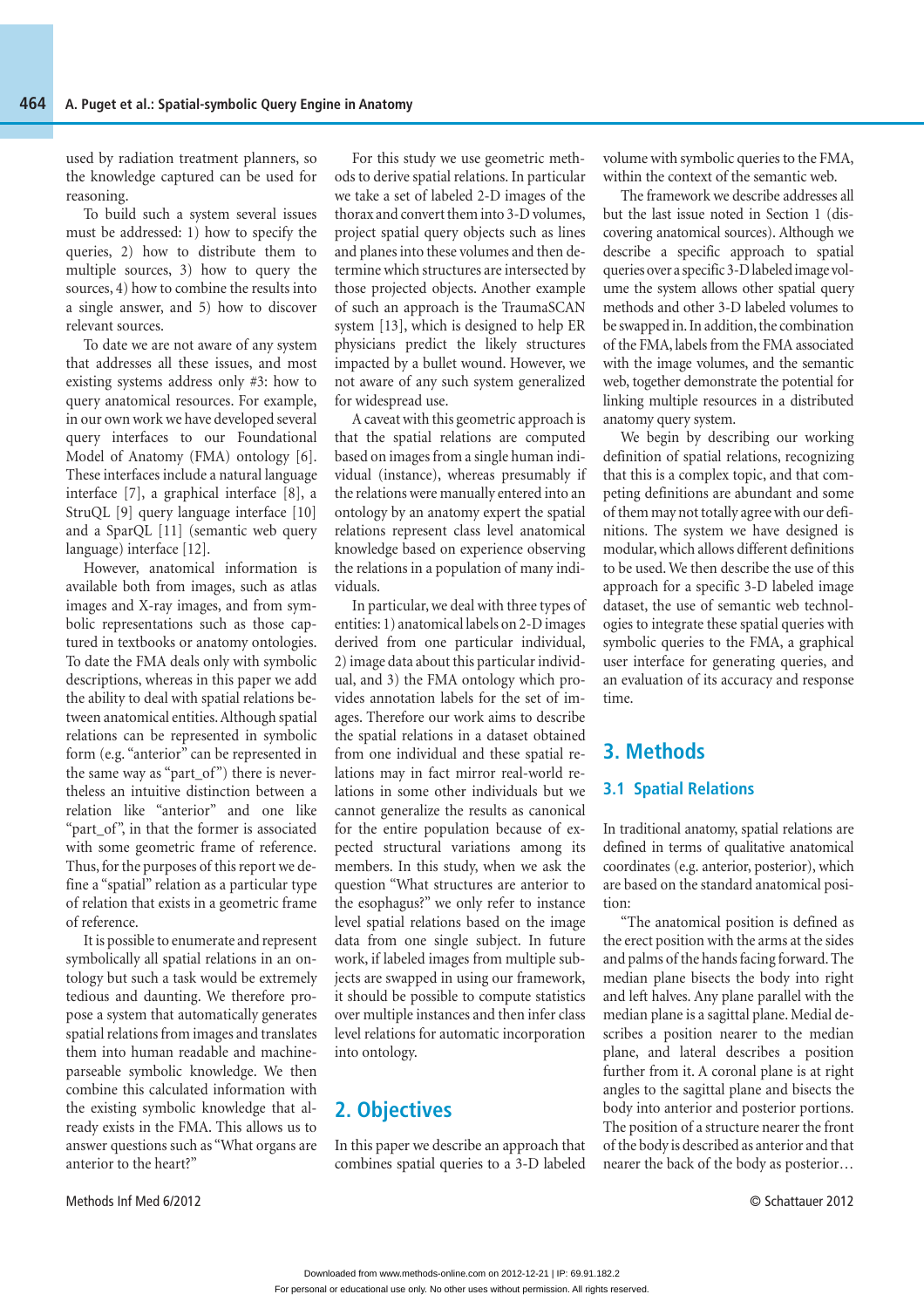A transverse plane is horizontal and bisects the body into upper and lower parts. Superior means lying above, and inferior,  $\mu$ iving below" ([14], page 8).

In order to compute these relations from a labeled 3-D image dataset, the above qualitative definitions must be related to the quantitative coordinate systems defined by imaging systems. Fortunately, imaging coordinate systems generally align with the anatomical planes. That is, individual image slices are acquired along one of the three anatomical planes (sagittal, coronal or transverse). The most common slice orientation is transverse, in which the Z-axis is along the superior-inferior direction, the X-axis is along the medial-lateral direction, and the Y-axis is along the anterior-posterior direction.

Given these coordinate directions, as well as an image volume in which each voxel is labeled with an anatomical structure name, the question then becomes, for any given relation and any query anatomical structure represented in the image volume as a series of contiguous labeled voxels, what target anatomical structures stand in a given relation with the query structure? The answer is not generally straightforward because anatomical structures vary widely in size and shape and therefore it is likely that only portions and not the entirety of both the query structure and the target structures are spatially related. The more appropriate question to ask

then is, "What target structure or structures predominantly stand in a given spatial relation to the query structure?" Note that the qualifier "predominant" in many (but not all) cases denotes a matter of opinion or preference depending on the purpose of the query and the system being used to compute spatial relations that a particular user wants to express in the application or program.

Our basic approach is the following: for each query structure and for each type of spatial relation, we define a 3-D spatial query volume projected from the query structure, compute the intersection of each possible target structure with the spatial query volume, and compute the ratio between the intersection volume and the overall target structure volume as a per centage. A target structure is then said to stand in a given spatial relation to the query structure if its parts or its entirety lies within the projected spatial query volume of the query structure. How much of its parts (percentage) should be included to qualify as a valid result depends on the threshold percentage set by the user. In general, a threshold nearing 100% means that a target structure must be almost completely within the spatial query volume, whereas a threshold approaching 0% means only a few voxels of the target structure lies within the spatial query volume. The user can arbitrarily select any number between 0% and 100%. In this study, we arbitrarily set

the threshold at 40% to accommodate a compromise between the anatomists in our group. The said threshold is not intended to address any specific application but rather to test the system, its accuracy and its response time.

In the following sections we describe this approach in more detail.

### **3.1.1 Transverse Direct Relations: Anterior, Posterior, Right-lateral, Left-lateral**

-Figure 1 illustrates the spatial query volumes for these relations. The query structure is depicted in a dark tone, query volumes are depicted as parallelepipeds, and possible target structures in the specified relations are depicted in a lighter tone. For the purposes of this paper we take a very strict definition of the meaning of these relations that we believe can reasonably meet expectations of anatomy experts. Thus, in ► Figure 1, a target object is only "anterior" to a query object if it falls entirely within the projection ("shadow") of the query object in the anterior direction or a portion of it falls within the projection at or above the threshold set for this relation. If the target object is not within the projection of the query object in the anterior direction then it stands in some other relation to the query object, as for example the antero-right lateral relation in  $\blacktriangleright$  Figure 1. If the target object falls in both of these regions (e.g.



**Fig. 1** Transverse direct and intermediate relations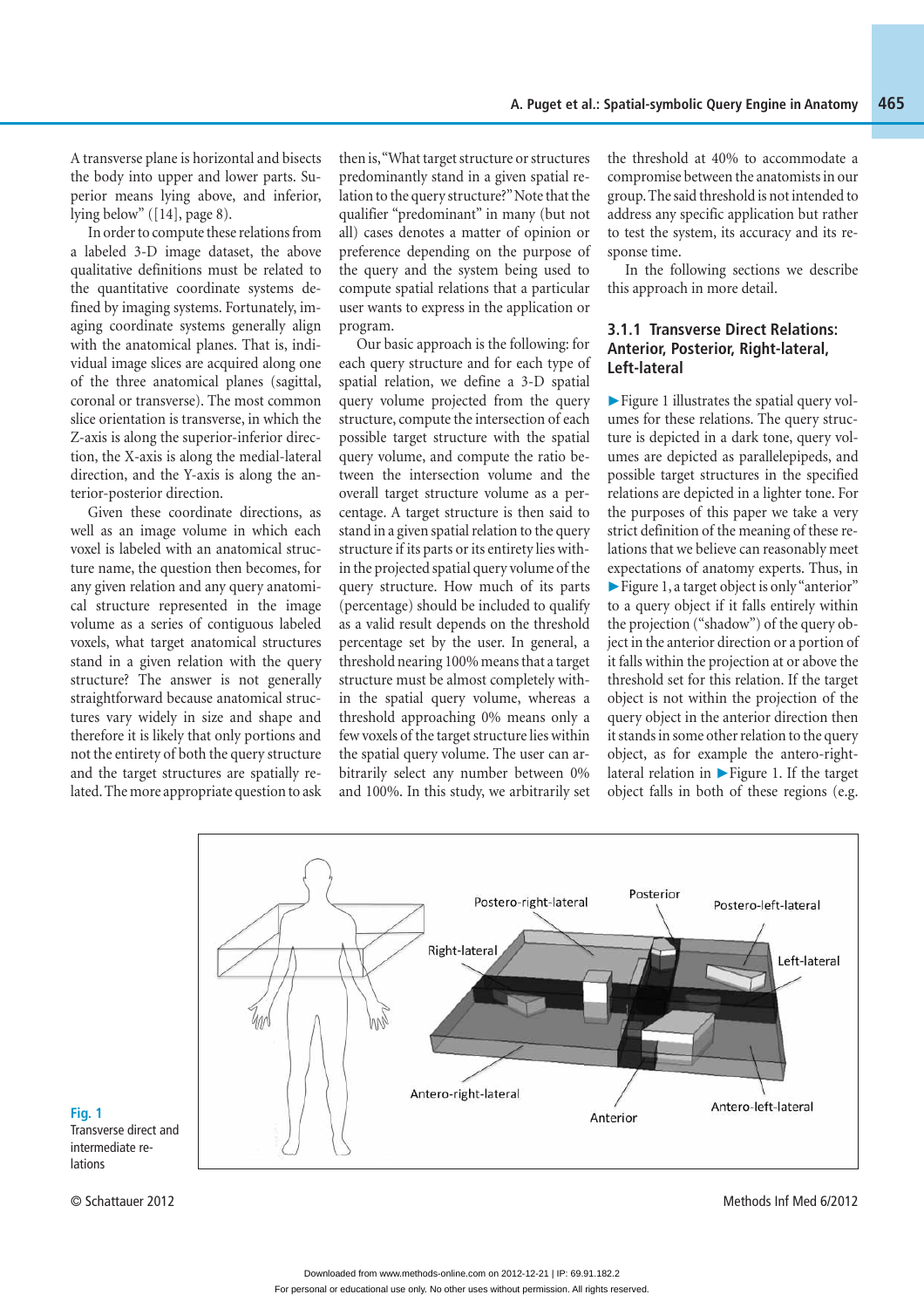

**Fig. 2**  Implementation of the transverse and direct spatial relation definitions on a stack of 2-D images



**Fig. 3** Superior relation

 anterior and antero-right-lateral) then it is considered to stand in relation to the query object in both spatial regions, as long as a percentage of the target object in each region is at or above the set threshold.

Although other experts may decide to be more liberal in their definitions we believe that all definitions must include at least the structures that satisfy our strict definitions. These definitions were in fact proposed by an anatomy expert as a sort of "least common denominator". However, our framework is modular so other definitions can be swapped in.

Methods Inf Med 6/2012 © Schattauer 2012

To compute the query volume in its full 3-D extent, consider the anterior relation (the same principle applies for all other transverse direct relations). We compute the spatial query volume as a reconstruction of spatial query slabs, where each slab corresponds to a single transverse image slice one voxel thick. As illustrated in  $\blacktriangleright$  Figures 1 and 2, for each such slice the spatial query slab is the portion of the image defined by the projection of the query structure in the same direction as the positive Y-axis in the image slice, which is the an terior direction. The boundaries of the slab

emanate therefore from the boundaries of the query structure (as specified by an anatomy expert when labeling the image volume or when confirming the results of an automatic labeling scheme). Then, for each target structure whose cross section on a given slice intersects the query slab the number of voxels in that intersection is recorded. This procedure is repeated for each transverse image slice that falls within the minimum and maximum Z values of the query structure. The total percent involvement of the target structure is then the sum of the intersecting voxels on each slab divided by the total number of voxels in the target structure. For each query structure and for each spatial relation the result is therefore a list of all target structures that intersect the reconstructed query volume, together with their percent intersection.

## **3.1.2 Transverse Intermediate Relations: Antero-right-lateral, Antero-left-lateral, Postero-rightlateral, Postero-left-lateral**

Determining query volumes for transverse intermediate relations relies on the same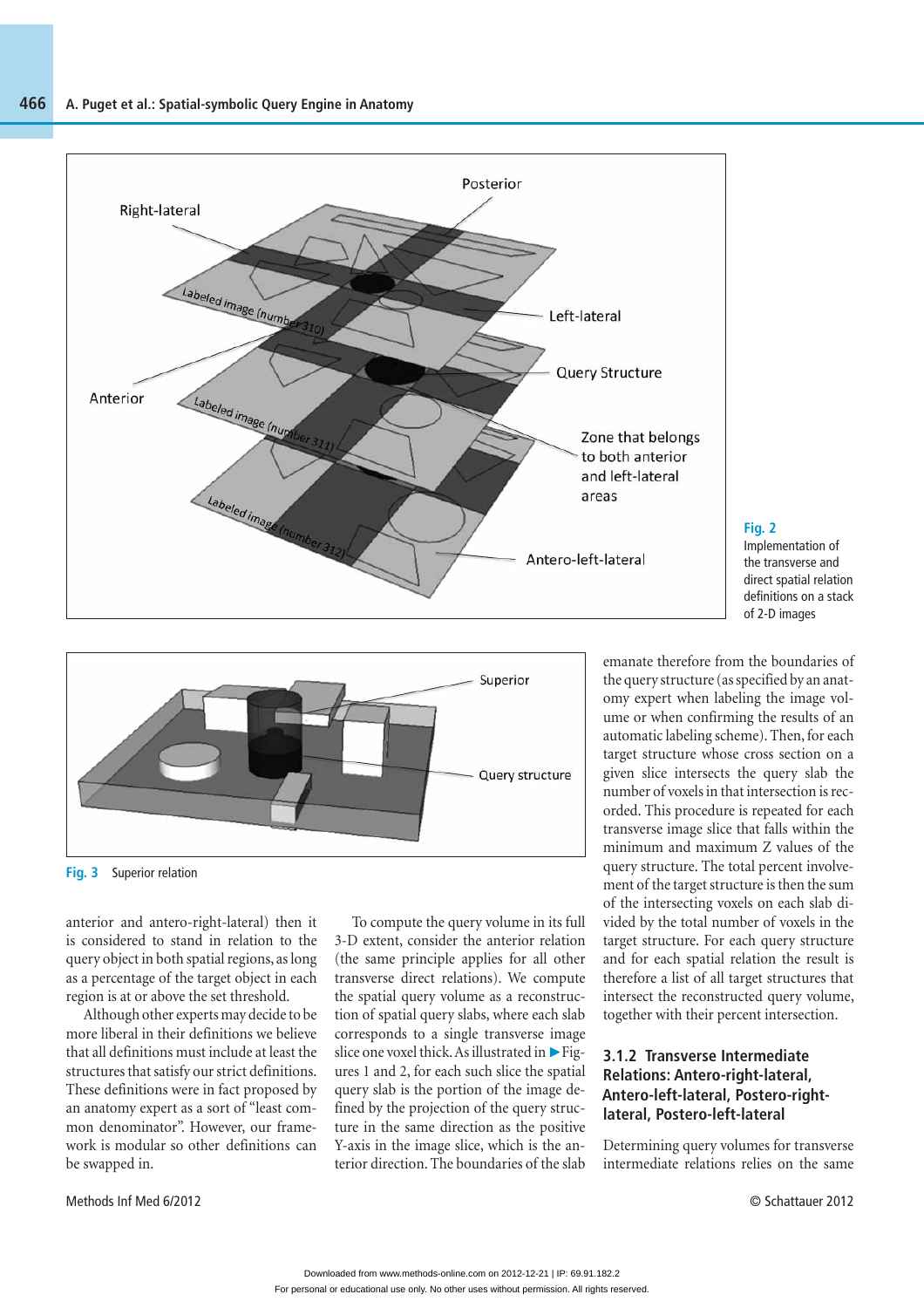mechanism as for transverse direct relations. There is only one difference when it comes to the definition of spatial query slabs: they are rectangles whose boundaries emanate from the minimum/maximum Y and minimum/maximum X values of the query structure on each slice. In  $\blacktriangleright$  Figure 2, query slabs for the antero-left-lateral relation for example are defined by two points: the intersection of two lines tangential to the query structure on the slice where x is equal to the maximum X value of the query structure and y its maximum Y value, and the point in the bottom right-hand corner.

#### **3.1.3 Sagittal Direct Relations: Inferior and Superior**

Similarly, a target object is "superior" to the query object if it falls within the projection volume of the query object in the superior direction as described in  $\blacktriangleright$  Figure 3 (or enough of it falls within the projection to exceed the threshold).

In implementing the superior relation we compute the spatial query volume (projection volume) as a reconstruction of spatial query slabs much like the other spatial relations ( $\blacktriangleright$  Fig. 4). For each slice starting from the first image of the dataset (highest slice in the body) the spatial query slab is an area of the image defined by the projection of the superior surface of the query structure in the same direction as the negative Z-axis (superior direction). That implies that a slab of any image includes an area with the same coordinates as the slab of the previous image (next image on the Z-axis in the positive direction) as we iterate through the image stack.

Then, for each target structure whose cross section on the given slice intersects the query slab the number of voxels in that intersection is recorded. This procedure is repeated for each transverse image slice that includes a query slab. Finally, the calculation of the total percent involvement of the target structures relies on the same procedure used for the transverse direct relations. A target structure is considered as being superior depending on the computed ratio and the threshold value set by the user. The same approach was used for the definition of the inferior query volume as well.



**Fig. 4** Implementation of the superior relation definition on a stack of 2-D images

#### **3.1.4 Filtering the Returned Lists**

The above procedures return lists of target structures, together with their percentage of involvement in the query volume. Before returning the lists to the user they are pruned and rank ordered:

- Only the structures whose percentage involvement is greater than the userspecified threshold are retained.
- The lists of structures are sorted by the percentage of involvement in defined volumes.

Anatomical structures annotated in the images span different levels of granularity (tissues, organ parts, and organs) and it is up to the users to select the kinds of structures they need to identify in their queries. In this study we only allowed users to either retrieve all structures or just those that are organs, where we define "organ" according to the FMA: "Anatomical structure which has as its direct parts portions of two or more types of tissue or two or more types of cardinal organ part which constitute a maximally connected anatomical structure demarcated predominantly by a bona fide anatomical surface. Examples: femur, biceps, liver, heart, skin, tracheobronchial tree, ovary" [15].

### **3.2 Spatial Processor**

#### **3.2.1 Dataset: 2-D Images**

The processor takes as input a set of 2-D labeled transverse images that stack to make a 3-D volume where the labels are terms from the FMA. For this study we used the Virtual Soldier [16] labeled dataset of the Visible Human, which consists of 411 axial label images with a total of 437 segmented and labeled structures and where each grey level is a label. As noted earlier, the Virtual Soldier dataset represents only a single individual (the convict whose body was used to create the Visible Human), and its images were semi-automatically labeled by members of the Virtual Soldier Project (VSP) team. Of the 437 segmented structures 121 qualified as organs by FMA standards.  $\blacktriangleright$  Figure 5 shows a sample slice.

## **3.2.2 Spatial Query Processing**

The 2-D labeled images are read into memory to form a 3-D volume defined by a list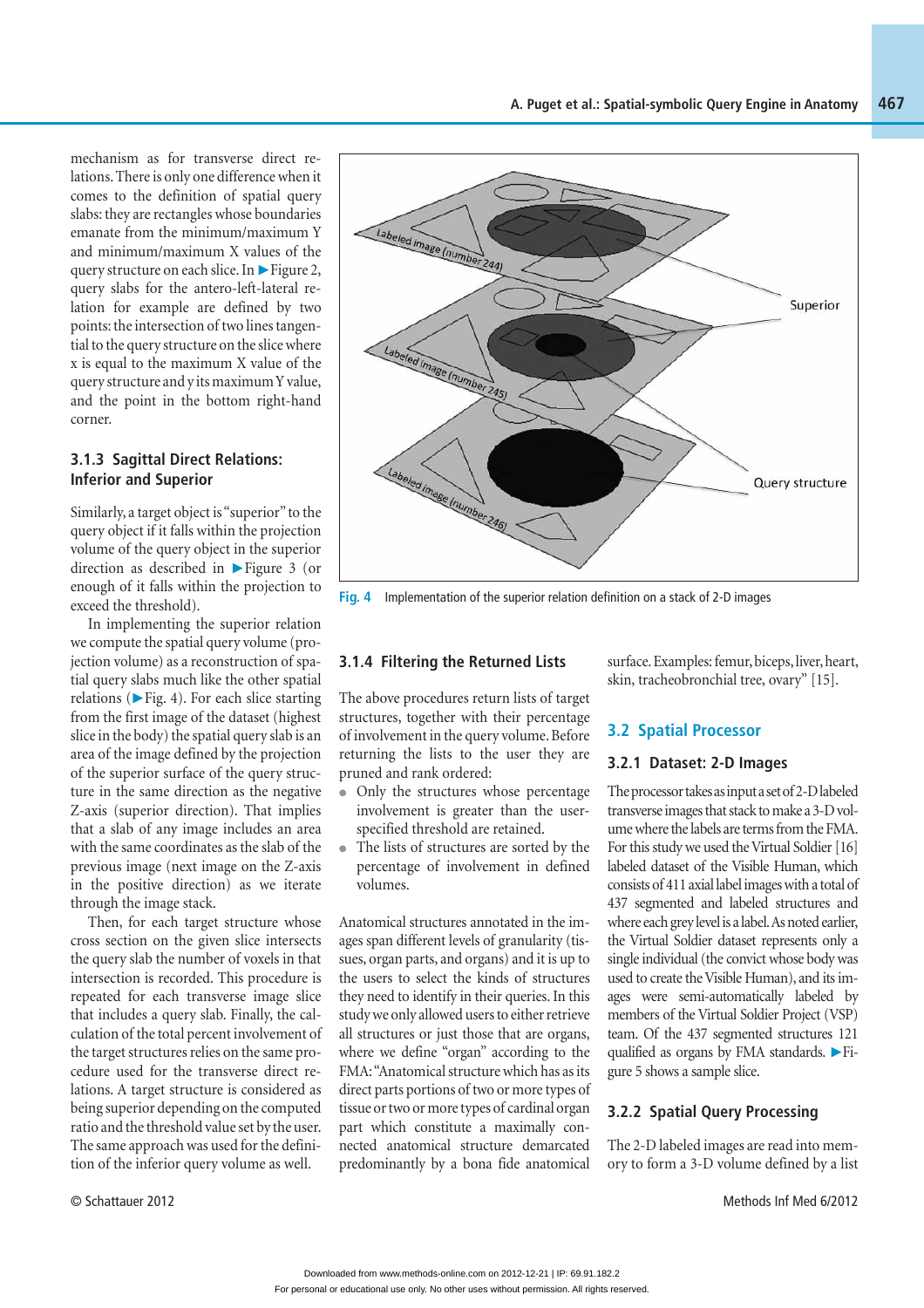of voxels that give the relative positioning of the anatomical structures. Instead of storing a list of 3-D points representing the voxels, 2-D upper and lower bounds in combination with maps are used for efficiency in query processing, making it possible to store the outline and positioning of the anatomical structures on each slice.

-Figure 6 describes how the outlines are detected and stored for a slice. Each pixel is read and compared with the surrounding pixels along the medial-lateral direction (X-axis) to detect whether it composes the outline of the shape it represents. Each structure is related to a map that has the following structure: key: "z" (related to the



**Fig. 5** Enhanced sample labeled image from the Virtual Soldier dataset

image number); value: another map. For each map related to z, the key is "x" and the value is a point as described in  $\blacktriangleright$  Figure 7: upper bound, lower bound, isolated point. Efficiency is not the primary goal at this stage and therefore, subsequent work should be done in order to conceive a more efficient spatial query processor.

After the entire dataset is read into a 3-D volume in memory, the processor is ready to handle queries and answer questions like "What is anterior to the lower lobe of the left lung?" given the anatomical definitions presented in Section 3.1 and the threshold value decided by the user. After the input query structure and the query spatial relation are selected, the spatial query slab is defined for each slice as in  $\blacktriangleright$  Figure 2. The outline of the query structure was previously stored and therefore the query slab is easily determined for any slice in which the query structure is involved.

-Figure 8 describes the mechanism of how the percentages of involvement are

# For reading purposes, consider that point $(x, y)$  belongs to a structure named A For y from 0 to (height-1), x from 0 to (width-1): If (point(x,y) is not on the left of the image ( $x\neq 0$ ) AND point(x,y) is not on the right of the image ( $x\neq$ width-1)) //3 possibilities If (pixelLeft and pixelRight do not belong to A) // The point is isolated, we add it to the list of points of A save point (x,y) for A; Else If (pixelLeft belongs to A but not pixelRight) // Upper bound save point $(x,y)$  as an upper bound for A; Else If (pixelRight belongs to A but not pixelLeft) //Lower Bound save point(x,y) as a lower bound for A; Else If (point(x,y) is on the right of the image ( $x=width-1$ )) If (pixelLeft belongs to the shape) save point(x,y) as an upper bound for A; Else save point  $(x,y)$  for A; Else If (point(x,y) is on the left of the image  $(x=0)$ ) If (pixelRight belongs to the shape) save point $(x,y)$  as a lower bound for A; Else save point (x,y) for A;

**Fig. 6** Pseudocode used on each slice for storing the 2-D outlines of the anatomical structures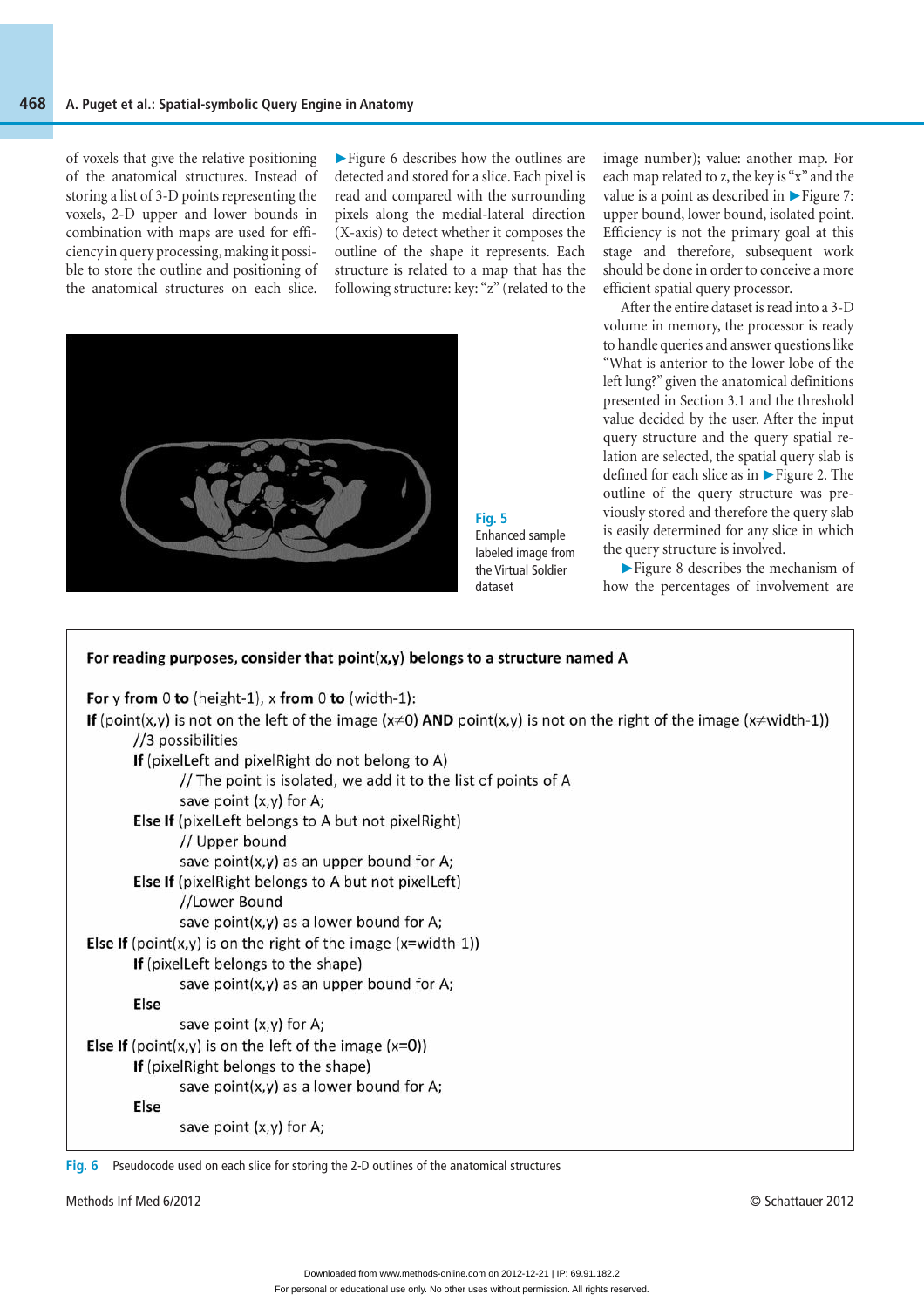computed for the target structures: each pixel of the query slabs is checked and the number of pixels involved for each target structure is recorded. Eventually the percentages of involvement are computed based on the number of pixels involved in the query slabs and the total number of pixels in the target structures, and a final check against the threshold value determines which target structures are considered posterior. Crossed pixels and pixels in a dark tone in  $\blacktriangleright$  Figure 9 represent the



**Fig. 7** Sample query slab

| Set threshold Value to 40%                                                                                 |
|------------------------------------------------------------------------------------------------------------|
| Set queryStructure to the structure representing the lower lobe of the left lung //for example             |
| For z from queryStructure.minZ to queryStructure.maxZ                                                      |
| Set mapOutline to the outline of the query slab of queryStructure based on z and the spatial relation:     |
| posterior (in the negative Y direction) //See Fig. 9                                                       |
| For each x in mapOutline                                                                                   |
| For y from mapOutline[x] to 0                                                                              |
| Set structurelnvolved to the structure located at (x,y,z)                                                  |
| If (mapStructuresPixels contains structureInvolved)                                                        |
| //structureInvolved has already some pixels involved                                                       |
| Add one to mapStructuresPixels[structureInvolved]                                                          |
| Else                                                                                                       |
| //structureInvolved has its first pixel involved                                                           |
| Set one to mapStructuresPixels[structureInvolved]                                                          |
| //The system is now ready to compute the ratios and determine the posterior structures                     |
| For each targetStructure in mapStructuresPixels                                                            |
| //We compute the percent involvement based on the number of pixels contained in the 3-D query slab and the |
| total number of pixels in each structure                                                                   |
| percentInvolvment=100 * MapStructuresPixels[targetStructure] / Total number of pixels of targetStructure;  |
| If (percentInvolvment > thresholdValue)                                                                    |
| Print targetStructure.name "is considered as posterior with" percentInvolvment "%"                         |

**Fig. 8** Pseudocode used for computing the percent involvement for the posterior relation in any dataset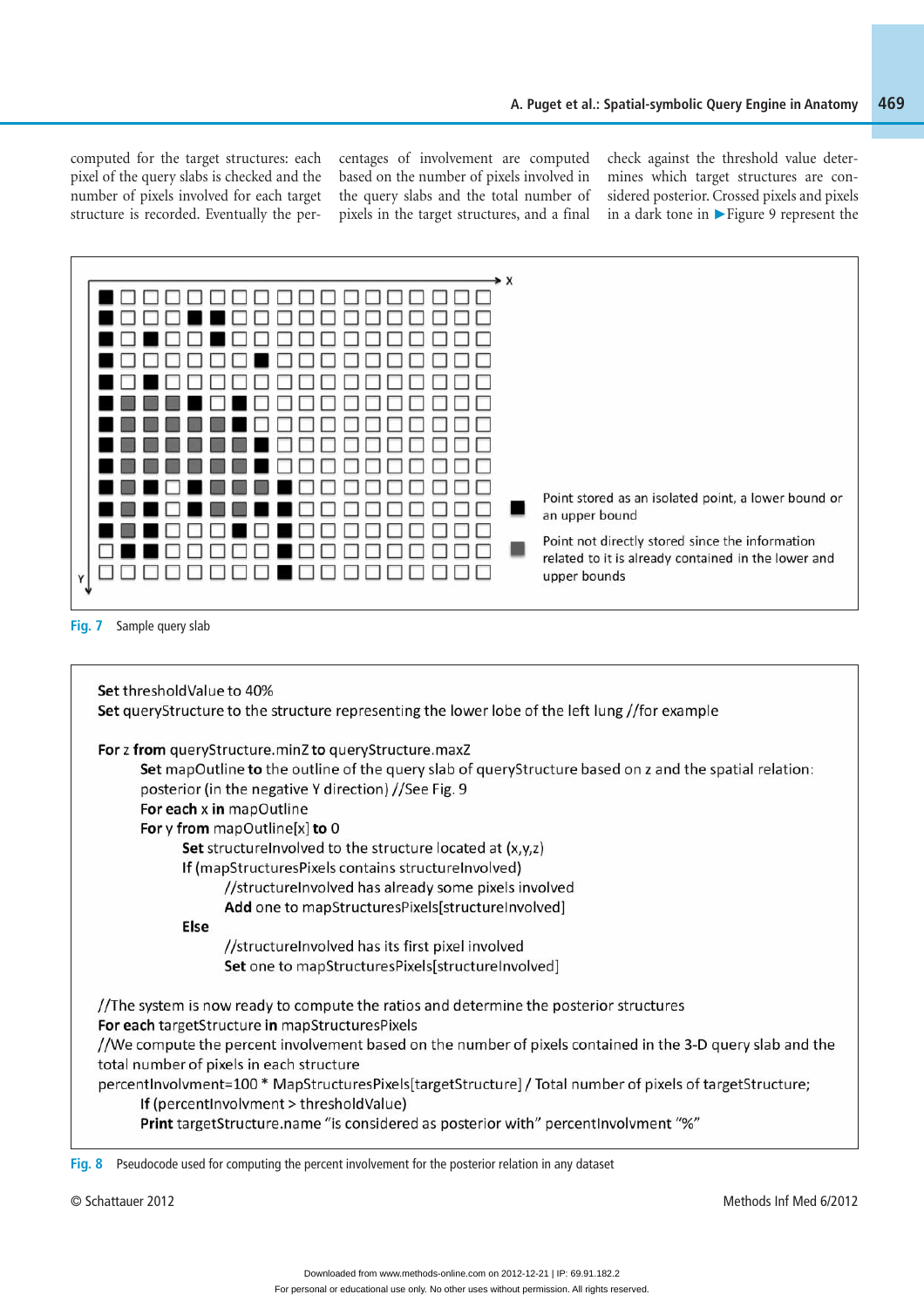query slab of a query structure on one slice for the posterior relation.

#### **3.2.3 Migrating the Results to a Database for Further Use**

At the current time the spatial query processor is not fast enough for real-time use. Therefore, we use the spatial query processor to precompute all possible spatial relations on our relatively small dataset, and then cache these results in a database. The database is composed of ten tables (one for each spatial relation). Each table contains three columns: the identifiers of the query structures in the dataset, the identifiers of the target structures for each query struc-

> **Target Structure Identifier**

42 (Left inferior lobar

bronchus)

costal muscle)

costal vein)

181 50 (Central tendon) 41% 181 62 (Coronary sinus) 35% 181 67 (Descending thoracic 32% aorta)

181 92 (Fifth internal inter-

181 96 (Fifth anterior inter-

**Anterior** 

left lung)

**Query Structure Identifier** 

181 (Lower lobe of the

ture based on the spatial relation that the table deals with, and the percentages of involvement. lable 1 shows an example. At this point the structure identifiers are only related to the dataset and not to the FMA structure identifiers, although that would be possible based on a mapping between FMA terms and terms used in the VSP dataset.

Note that the spatial database includes all structures in the dataset, both Organs and Organ parts. Only target structures identified as subclasses of FMA class "Organ" are returned in response to the query, including their corresponding percentages of involvement.

**Percentage of Involvement** 

27%

26%

 $120%$ 

**Table 1**

Example data from the database for the "Anterior" table based on the Virtual Soldier dataset

#### **3.3 Relating Spatial and Symbolic Knowledge via a Semantic Web Service**

Spatial information is retrieved via the cached results from the spatial query processor and a web service. The web service enables users to select a single or multiple anatomical structures and define queries about spatial relations by setting up a threshold value related to each spatial relation (e.g. anterior). This information is combined with symbolic information from the FMA via a semantic web service.

#### **3.3.1 Architecture**

The semantic web service is composed of four main elements as described in  $\blacktriangleright$  Figure 10: a graphical user interface, a query engine and two data sources. The web query interface (GUI) enables users to define spatial-symbolic queries, store sets of structures as intermediate results, and display the results of spatial queries. The GUI was implemented with Openlazslo [17], a platform for rich Internet applications that uses an XML language, which can compile to DHTML. With the GUI, it is possible to choose anatomical structures that will be involved in a query as well as the type of relation involved (symbolic and/or spatial). Finally, there is a possibility to create unions and intersections of



**Fig. 9** Query slab for the posterior relation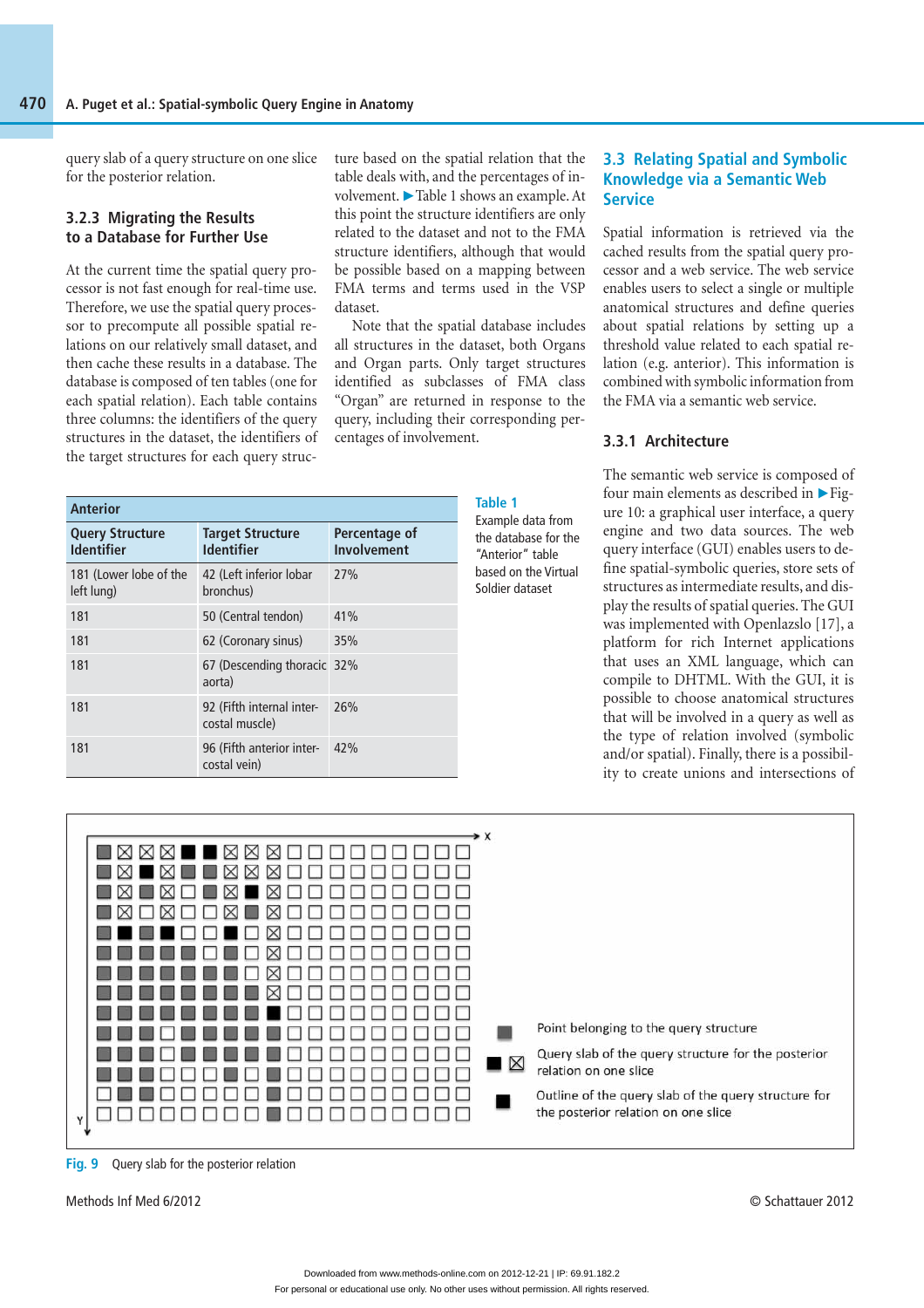sets to manage intermediate results when needed.

After the parameters are defined, they are sent to the query engine that inserts them into a template vSparQL query, where vSparQL [12] is a set of extensions we have created for the W3C-recommended SparQL [11] query language for RDF (Resource Description Framework), the foundation for the semantic web [18]. In particular we utilize the subquery feature of vSparQL that allows us to easily query over more than one RDF information source.

In our case the query engine queries two data sources: the spatial relation database and the FMA database, both of which are accessible as RDF triple stores. The spatial relation store is computed by the methods described in the previous section, whereas the version of the FMA we use is stored in OWL (web ontology language [19], which is built on RDF). The FMA represents entities and relations necessary for the symbolic modeling of the phenotypic structure of the human body, as for example, the types of structures (organs, cells) and spatio-structural relations such as branch-of and part-of.

The process of transferring spatial knowledge from a relational SQL database to a relational database as an RDF triple store is performed with the Jena framework, a semantic web framework for Java

that provides persistent storage of RDF data in relational databases  $[20]$ . Fig ure 11 describes the spatial RDF graph. Nodes represent anatomical structures and are identified by URIs, also used in the FMA ontology. An expert in anatomy performed the mapping between FMA terms and VSP terms in order to build the RDF graph with common anatomical structure identifiers (URIs). Each structure has associated properties: a name and the list of structures (only the list of anterior structures appears in  $\blacktriangleright$  Figure 11 but the same principle applies for the other spatial relations). The list of anterior structures is a bag of blank nodes having two properties: a target structure's node (URI) and the percent of involvement.

#### **3.3.2 Example Query**

The query "Which organs are anterior to the lower lobe of the left lung (40%)?" requires handling spatial in symbolic form. Through this example, it is possible to show the mechanics of how the query engine works.

The first step is the definition of the question in the GUI ( $\blacktriangleright$  Fig. 12). The structure "Subject-Relation-Object" was chosen for the graphical user interface because it provides a means for posing numerous atomic questions over the FMA and spatial relations. Therefore any query can be divided into subqueries before getting the result of the initial query. In the question "Which organs are anterior to the lower lobe of the left lung? (40%)", the subject is unknown whereas the relation "anterior to-40%" and the object "the lower lobe of the left lung" are known. The GUI allows users to select a structure among a list of known structures. In ▶Figure 12, the spatial relation (anterior-40%) is selected and so is "organ" in the "Spatial and Symbolic" tab. That configuration will give the answer to the question directly with no intermediate results.

In order to determine the anterior organs, the appropriate parameters (name of the query structure, spatial relation and threshold value) are sent to the query engine that inserts them in a vSparQL query template and runs the query over the two RDF triplestores: the spatial database and the FMA (▶Fig. 13). vSparQL is a key element of the web service, making it possible to run only one query defined through the GUI and return information about both symbolic and spatial knowledge as a result.

Note that the use of Gleen [21] enables the web service to apply the transitivity property with SparQL. This property is essential to determine anatomical structures that are subclasses of organs ( $\blacktriangleright$  Fig. 13).



**Fig. 10** Architecture of the symbolic-spatial web service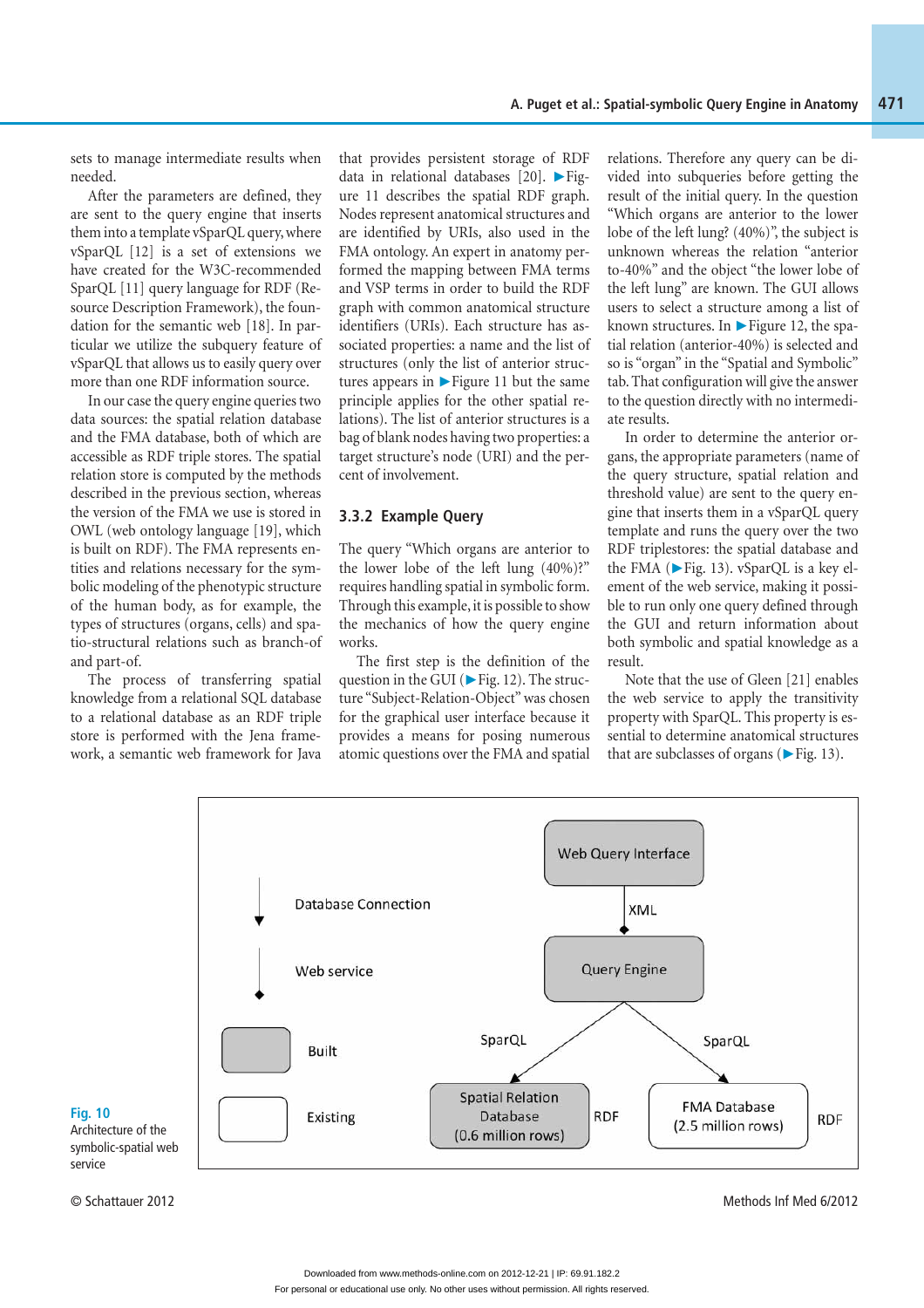

**Fig. 11** Graph structure for a single anatomical structure

| Create new sets                           |                                                                                                                                                                                                                                                                                                                                                                                        |                                          |
|-------------------------------------------|----------------------------------------------------------------------------------------------------------------------------------------------------------------------------------------------------------------------------------------------------------------------------------------------------------------------------------------------------------------------------------------|------------------------------------------|
| Manage existing sets                      |                                                                                                                                                                                                                                                                                                                                                                                        |                                          |
| Create a query                            |                                                                                                                                                                                                                                                                                                                                                                                        |                                          |
| <b>Subject</b><br>Unknown<br><b>Known</b> | <b>Relation</b><br>Unknown<br><b>Known</b>                                                                                                                                                                                                                                                                                                                                             | <b>Object</b><br>Unknown<br><b>Known</b> |
|                                           | Spatial and Symbolic                                                                                                                                                                                                                                                                                                                                                                   | Anatomical structure                     |
|                                           | Symbolic (FMA)<br><b>Spatial</b><br>$\sqrt{2}$ organ<br>anterior<br>100<br>$\mathbf{O}$<br>100<br>$\Omega$<br>$\blacksquare$ anterior<br>antero-left-lateral<br>$\blacksquare$ left-lateral<br>postero-left-lateral<br>$\blacksquare$ posterior<br>postero-right-lateral<br>$\blacksquare$ right-lateral<br>antero-right-lateral<br>$\blacksquare$ inferior<br>$\blacksquare$ superior | Lower lobe of left lung<br>V.            |
|                                           | Logic                                                                                                                                                                                                                                                                                                                                                                                  | <b>Sets</b>                              |
|                                           | Query                                                                                                                                                                                                                                                                                                                                                                                  |                                          |
|                                           |                                                                                                                                                                                                                                                                                                                                                                                        |                                          |

**Fig. 12** Definition of a query through the web query interface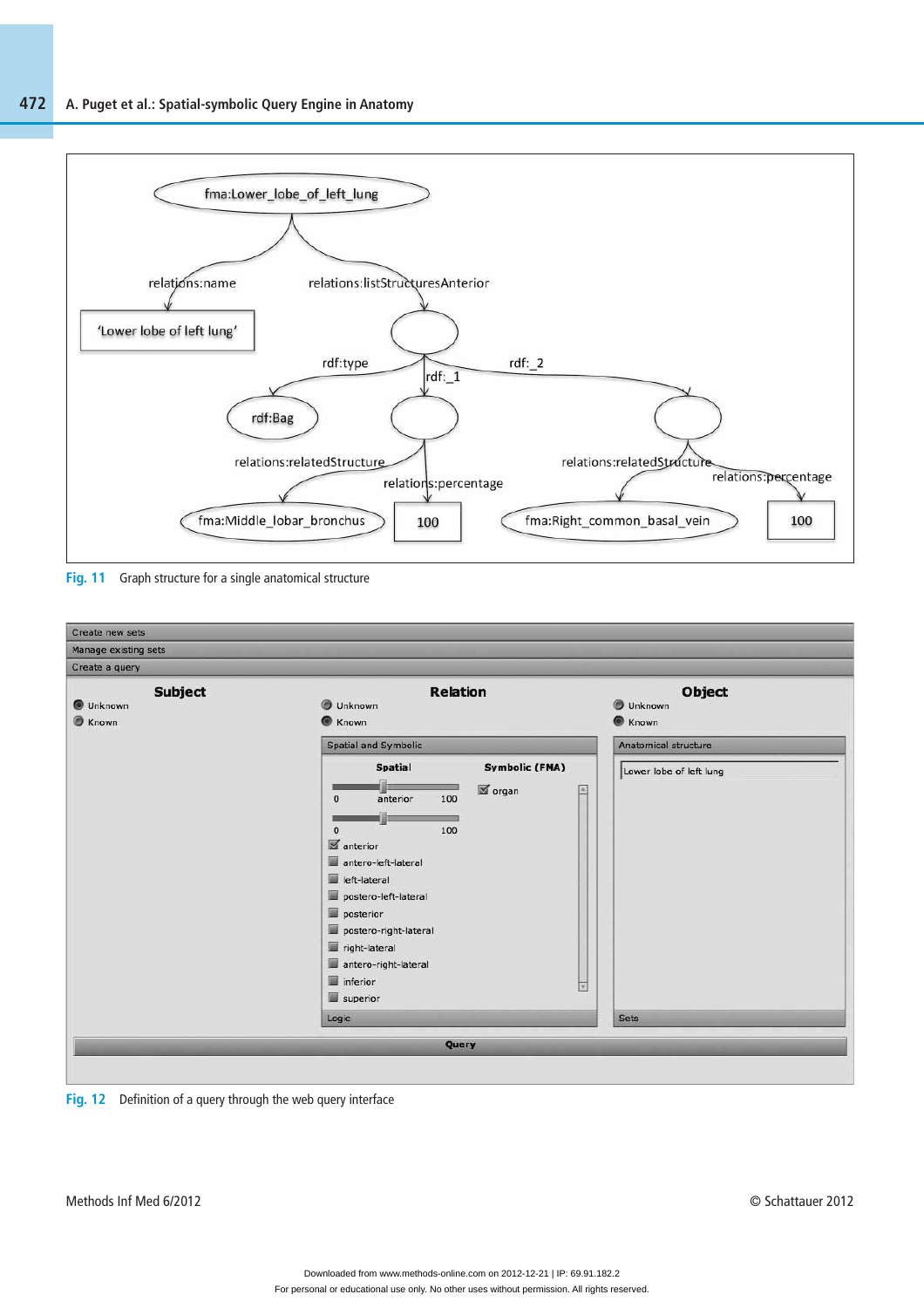

**Fig. 13** vSparQL query: Which organs are anterior to the lower lobe of the left lung (40%)?

After clicking "Query" which is the last step, the list of organs appears in a new window ( $\blacktriangleright$  Fig. 14) and gives the answer to the question "Which organs are anterior to the lower lobe of the left lung? (40%)".

Note that if "organ" is not selected in the GUI, the query in  $\blacktriangleright$  Figure 13 that uses Gleen to determine whether an anterior structure is an organ or not would not be run. Instead the system would run another query over the spatial database to return all the structures, including organ parts, that are anterior to the lower lobe of the left lung, as illustrated in  $\blacktriangleright$  Figure 15.

## **4. Results**

The data sources are composed of two relational databases representing RDF graphs. The spatial database consists of 0.6 million rows whereas the FMA database

consists of 2.5 millions rows. In addition to having the ability to return all structures for each spatial relation, the web service also has the ability to filter spatial results based on a specified property of the FMA RDF graph. In this case, we limited the results to include only organs. For these two types of queries a template vSparQL query is hardcoded in the system. The query in  $\blacktriangleright$  Figure 13 is used to only check whether a candidate structure is an organ. The ability to filter further the results using additional properties from the FMA, such as different class types other than organs, or relations such as parts or branches, could be readily added by the creation of new template queries like that in  $\blacktriangleright$  Figure 13, and new GUI components that would allow users to select their particular constraints. Given this state of the system, a preliminary evaluation was performed to test accuracy and response time.

## **4.1 Accuracy Evaluation by Two Anatomy Experts**

In this section we describe a preliminary evaluation of the accuracy of results returned by the queries. Since there is no independent gold standard yet available, we used two anatomy experts' opinion as the gold standard for comparison. Anatomy experts will likely have their own intuitions on the definition of spatial relations and on the percentage of the target structure volume that needs to be in the specified relation to the query structure. In this study the participating anatomy experts agreed on these two aspects and defined them as the test standard. They also specified the threshold percentage volume to the query engine.

To fully generate a gold standard against which the accuracy of the spatial query engine can be evaluated would require that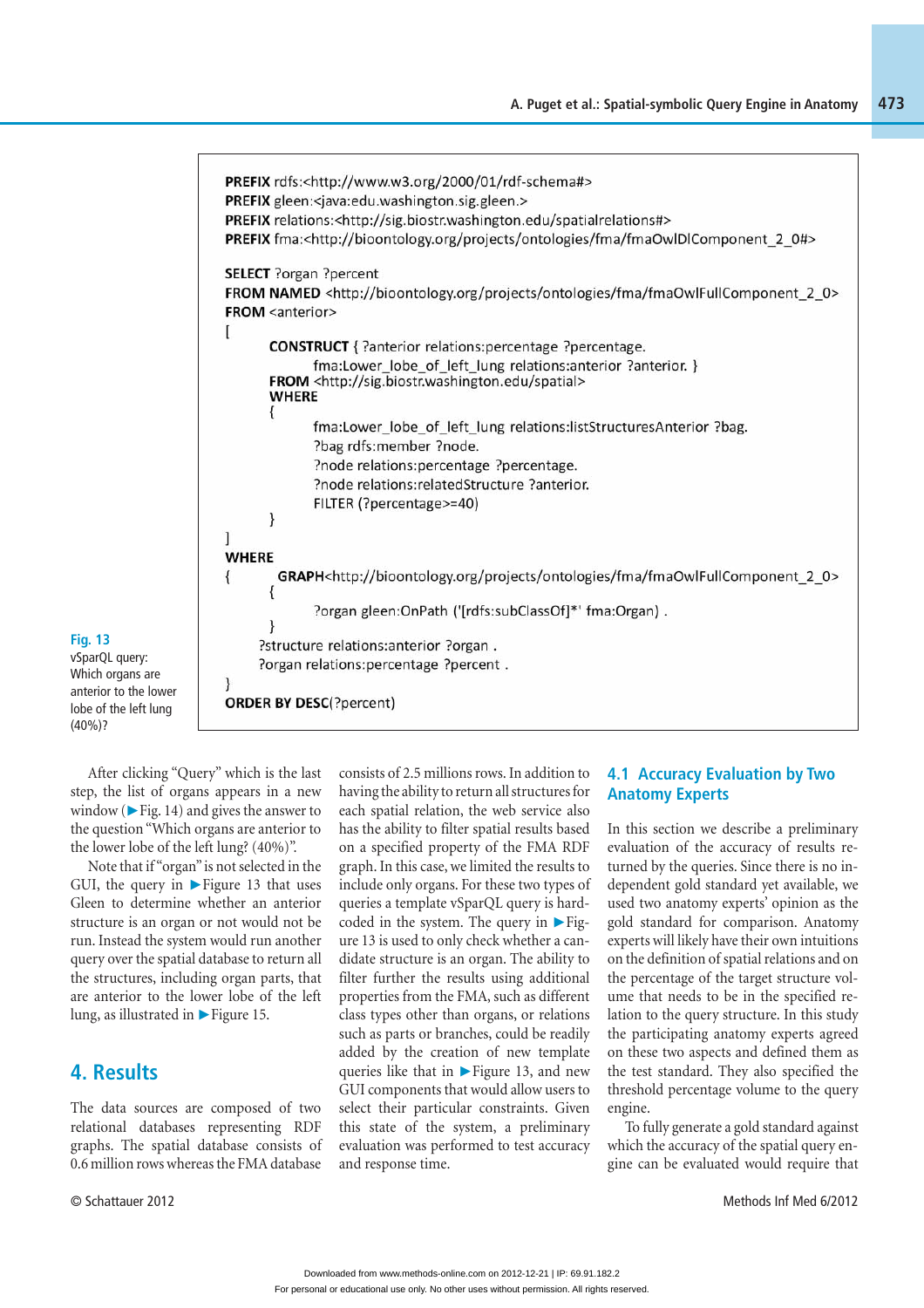

**Fig. 14** List of organs anterior to the lower lobe of the left lung (40%)



**Fig. 15** List of structures anterior to the lower lobe of the left lung (40%)

each expert generates  $437 \times 10 = 4,370$  lists at a given threshold, where 437 is the number of labeled structures in the VSP dataset, 10 is the number of relations, and each list is one expert's opinion of those structures that are in the specified relation at the specified threshold with the query structure. Given this list we could then evaluate precision and recall of the system. However, we deemed this task to be too daunting for the experts in this preliminary evaluation, so we limited our query structures to a sample of 43 randomly selected structures (i.e. 10% of the dataset) and the sagittal and transverse direct relations (superior, inferior, anterior, posterior, rightlateral and left-lateral). For each of these structures we ran the query engine at a fixed threshold (40%) and with the "organ" checkbox selected, and computed precision and recall only for the random sample.

To do this each expert examined the returned list for each query structure and each relation ( $43 \times 6 = 258$  lists) and indicated 'Y' for each returned organ if he thought it was indeed in the specified relation to the query structure and 'N' if he thought it was not. Thus, for each query structure the number of Ys represented the true positives and the number of 'N's represented the false positives.

To determine the false negatives (those organs the experts felt should be in the specified relation, but which the program missed) the experts provided a count of the missing organs, as well as the specific names of the missing organs as a validity check. Based on the FMA the number of organs in the dataset is 121 out of the total 437 structures. Thus, the experts dealt only with those organs in the list of 121, and in many cases it was immediately determined that none of these organs were involved in any of the specified relations. Using this procedure the number of false negatives for each query structure was just the count of the missing organs as supplied by the experts, and the number of true negatives (those that were not in the specified relation and which the computer did not flag) was the total number of possible organs less the true positives, the false negatives and the false positives.

These numbers were summed for the entire 43 query structures, leading to an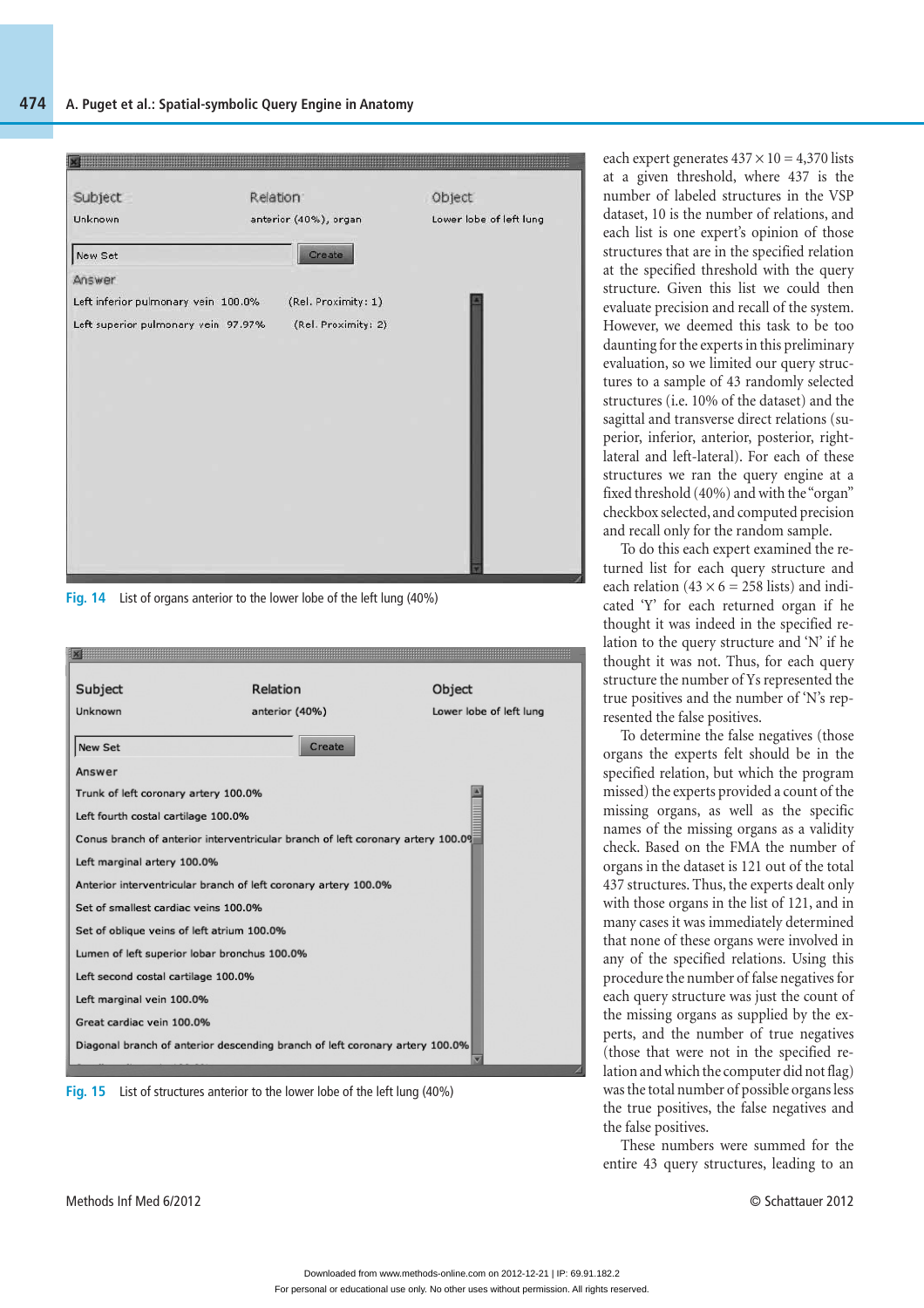|                              | <b>Anterior</b> |                 | <b>Posterior</b> |                 | <b>Right-lateral</b> |                 | Left-lateral    |                 |
|------------------------------|-----------------|-----------------|------------------|-----------------|----------------------|-----------------|-----------------|-----------------|
|                              | <b>Expert 1</b> | <b>Expert 2</b> | <b>Expert 1</b>  | <b>Expert 2</b> | <b>Expert 1</b>      | <b>Expert 2</b> | <b>Expert 1</b> | <b>Expert 2</b> |
| Number of true<br>positives  | 57              | 52              | $10$             | $\overline{7}$  | 13                   | $\overline{4}$  | 17              | 3               |
| Number of false<br>positives | 8               | 13              | $\mathbf{1}$     | $\sqrt{4}$      | $\sqrt{6}$           | 15              | 5               | 19              |
| Number of false<br>negatives | $\overline{9}$  | $\pmb{0}$       | $\overline{4}$   | $\pmb{0}$       | $\pmb{0}$            | $\pmb{0}$       | $\mathbf{0}$    | $\mathbf{0}$    |
| Number of true<br>negatives  | 5,129           | 5,138           | 5,188            | 5,192           | 5,184                | 5,184           | 5,181           | 5,181           |
| Precision                    | 0.88            | 0.80            | 0.91             | 0.64            | 0.68                 | 0.21            | 0.77            | 0.14            |
| Recall                       | 0.86            | 1.00            | 0.71             | 1.00            | 1.00                 | 1.00            | 1.00            | 1.00            |
| F-measure                    | 0.87            | 0.89            | 0.80             | 0.78            | 0.81                 | 0.35            | 0.87            | 0.24            |
|                              | <b>Inferior</b> |                 | <b>Superior</b>  |                 | <b>Overall</b>       |                 |                 |                 |
|                              | <b>Expert 1</b> | <b>Expert 2</b> | <b>Expert 1</b>  | <b>Expert 2</b> | <b>Expert 1</b>      | <b>Expert 2</b> |                 |                 |
| Number of true<br>positives  | 113             | 15              | 32               | 23              | 242                  | 104             |                 |                 |
| Number of false<br>positives | 3               | 101             | $\overline{4}$   | 13              | 27                   | 165             |                 |                 |
| Number of false<br>negatives | 5               | $\mathbf{1}$    | 6                | $\pmb{0}$       | 24                   | $\mathbf{1}$    |                 |                 |
| Number of true<br>negatives  | 5,082           | 5,086           | 5,161            | 5,167           | 30,925               | 30,948          |                 |                 |
| Precision                    | 0.97            | 0.13            | 0.89             | 0.64            | 0.90                 | 0.39            |                 |                 |
| Recall                       | 0.96            | 0.94            | 0.84             | 1.00            | 0.91                 | 0.99            |                 |                 |
| F-measure                    | 0.97            | 0.23            | 0.86             | 0.78            | 0.90                 | 0.56            |                 |                 |

**Table 2** Results of the evaluation by two anatomy experts for 43 randomly selected query structures for transverse and sagittal direct relations

overall calculation of true positives, true negatives, false positives and false negatives, from which overall precision, recall, and F-value could be calculated, as in • Table 2. These overall values are also broken down according to relation type and expert in  $\blacktriangleright$  Table 2. Details of these calculations are provided in the  $\blacktriangleright$  Appendix.

To describe the quality of the gold standard an inter-rater reliability evaluation was performed with the calculation of Cohen's kappa. For each returned list of target structures for each spatial relation and each query structure the experts provided a count of common Ys and common Ns as well as the number of Ys and Ns expressed by one expert while the other expert specified respectively Ns and Ys. These numbers were summed for the query structures, leading to the calculation of the percentage of observed agreement, the percentage of expected agreement and Cohen's kappa (▶Table 3). Like precision, recall and F-value, these overall values were also broken down according to relation type in • Table 3. Details of these calculations are provided in the  $\blacktriangleright$  Appendix.

## **4.2 Evaluation of Response Time**

In addition to accuracy the system must return results in a reasonable amount of time in response to queries. As noted in Section 3.2.3 the response time was too slow when directly querying the spatial query processor as it is currently implemented. In this section we document this assertion, and in addition, show that the response time is greatly improved when the cached spatial triple store is accessed rather than directly querying the spatial query processor.

Analysis of the server logs from  $437 \times 4 =$ 1,748 queries (437 structures, 4 spatial relations) sent to the system when building the spatial database showed that the spatial query processor without the cached triple store has a mean response time equal to 29,078 ms (29 seconds) to respond to a query ( $\blacktriangleright$  Table 4). In contrast, given the database cache, the mean response time for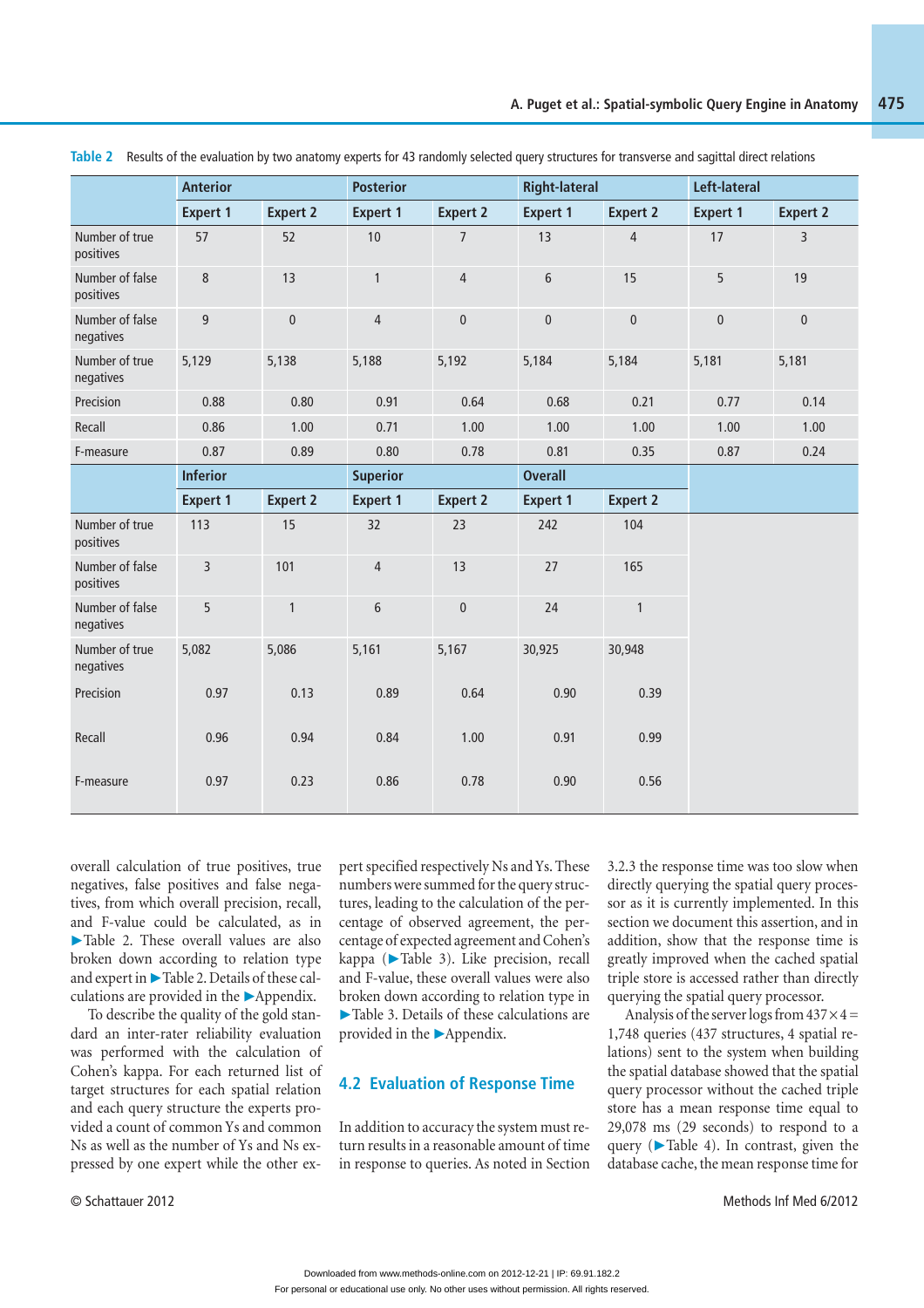|                                  |                                            | Anterior | <b>Posterior</b> | <b>Right-lateral</b> | Left-lateral   | <b>Inferior</b> | <b>Superior</b> | <b>Overall</b> |
|----------------------------------|--------------------------------------------|----------|------------------|----------------------|----------------|-----------------|-----------------|----------------|
| Number of occur-<br>rences       | Expert 1: Y, Expert 2: Y<br>(Agreement)    | 47       | $\overline{7}$   | $\overline{2}$       |                | 15              | 22              | 94             |
|                                  | Expert 1: N, Expert 2: N<br>(Agreement)    | 5.132    | 5,189            | 5,188                | 5,184          | 5,086           | 5,164           | 30,943         |
|                                  | Expert 1: Y, Expert 2: N<br>(Disagreement) | 19       | $7\phantom{.}$   | 11                   | 16             | 101             | 16              | 170            |
|                                  | Expert 1: N, Expert 2: Y<br>(Disagreement) | 5        | $\mathbf{0}$     | $\overline{2}$       | $\overline{2}$ |                 |                 | 11             |
| Percentage of observed agreement |                                            | 1.00     | 1.00             | 1.00                 | 1.00           | 0.98            | 1.00            | 0.99           |
| Percentage of expected agreement | 0.98                                       | 1.00     | 1.00             | 1.00                 | 0.97           | 0.99            | 0.99            |                |
| Cohen's kappa                    | 0.79                                       | 0.67     | 0.23             | 0.10                 | 0.22           | 0.72            | 0.51            |                |

|  |  |  |  |  | Table 3 Measure of inter-rater agreement for the evaluation with the calculation of Cohen's kappa |  |
|--|--|--|--|--|---------------------------------------------------------------------------------------------------|--|
|  |  |  |  |  |                                                                                                   |  |

**Table 4** Mean time response needed by the spatial processor and the web application to return a result

|                                                                   | <b>Query Processor</b><br>(437 structures) | <b>Web Service</b><br>(428 structures) | <b>Web Service</b><br>$(121 \text{ organs})$ |  |
|-------------------------------------------------------------------|--------------------------------------------|----------------------------------------|----------------------------------------------|--|
| Type of information<br>requested                                  | Spatial                                    | Spatial                                | Spatial and symbolic                         |  |
| Mean: anterior, pos-<br>terior, right-lateral<br>and left-lateral | 29,078 ms                                  | $265$ ms                               | 5,465 ms                                     |  |

**Table 5** Time response needed by the spatial processor and the web application to return a result to a specific query

| <b>Anatomical Struc-</b><br>ture | <b>Query Processor:</b><br><b>What is anterior?</b><br>0% (all target<br>structures) | <b>Web Service:</b><br><b>What is anterior?</b><br>0% (all target<br>structures) | <b>Web Service:</b><br>Which organs are<br>anterior?<br>0% (all target<br>structures) |
|----------------------------------|--------------------------------------------------------------------------------------|----------------------------------------------------------------------------------|---------------------------------------------------------------------------------------|
| <b>Right First Rib</b>           | 38,641 ms                                                                            | 234 ms                                                                           | 5.625 ms                                                                              |
| Left Sixth Costal<br>Cartilage   | 2.500 ms                                                                             | 78 ms                                                                            | 5,687 ms                                                                              |
| Lower lobe of the left<br>lung   | 316,719 ms                                                                           | 641 ms                                                                           | 6,047 ms                                                                              |

a spatial query alone with the web application is equal to 265 ms  $(428 \times 4 = 1,712)$ queries: 428 structures, 4 spatial relations), and for the combined spatial-symbolic query (in which the system had to issue a separate subquery to the FMA) the mean response time was about five seconds. Note that some terms related to the VSP dataset were not mapped to FMA terms.

In  $\blacktriangleright$  Table 5, there are three examples that show the response time when querying for anterior structures. The larger the anterior spatial query volume, the longer it takes for the processor to process a query and the response time is therefore very variable depending on target structures. Based on those values, using the spatial processor directly as a web service is not

feasible for users' convenience. However, the web service delivers fast responses for any spatial query thanks to the cache.

The web service requires more time to run a spatial-symbolic SparQL query over the FMA database and the spatial database than it does to run a spatial query alone over the spatial database. The time needed is indeed nearly the same for any structure, which shows that the combination of spatial and symbolic knowledge dictates the mean response time.

# **5. Discussion**

#### **5.1 Evaluation**

The preliminary evaluation on a random sample of 10% of the possible query structures shows that according to our strict criteria, and using two experts to define the threshold and query volume, and to evaluate the results, the system produced an overall F-measure of 0.90 for rater 1 and 0.56 for rater 2. This can be explained by the fact that expert 2 discarded results for query structures whose labels did not specify any laterality assignment, such as the eighth external intercostal muscle: is the query structure the right or the left muscle? On the other hand, the first evaluator inferred the sidedness of the query structures from the results obtained. If we only take into account the lateralized query structures (28 structures out of 43), the F-measure values would be 0.92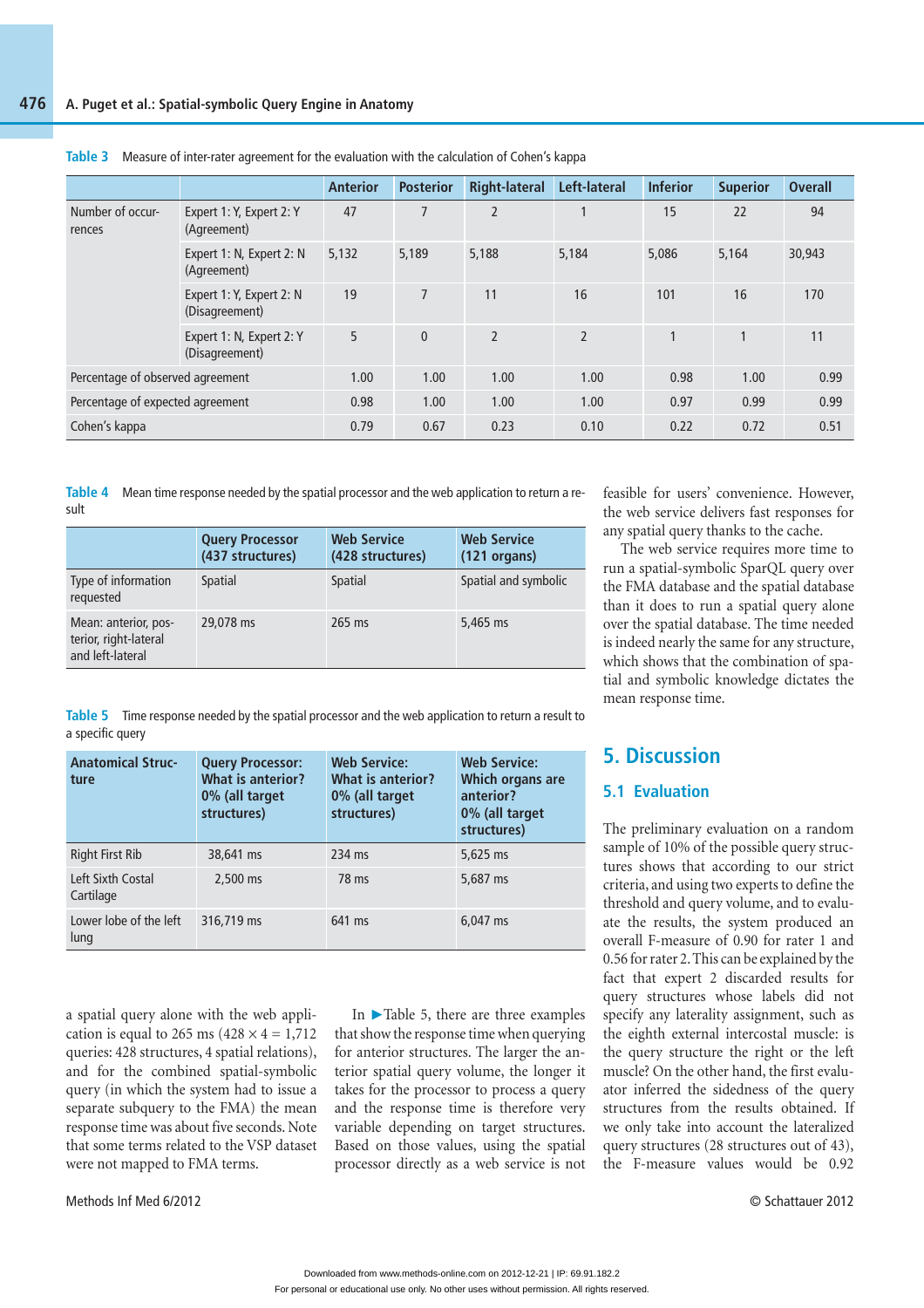and 0.80 for expert 1 and expert 2 respec tively.

The evaluation is based on two experts' opinion with a percentage of observed agreement of 99% for all returned target structures and Cohen's kappa coefficient reaching 0.51, which indicates a moderate agreement between expert 1 and expert 2. This is largely due to the approach taken by each evaluator in dealing with non-lateralized query structures and not on the performance of the tool itself. But if we take out the results for non-lateralized labels, Cohen's kappa coefficient goes up to 0.75, which indicates a much better agreement between experts 1 and 2.

Thus, these values are high enough to validate internally the gold standard. Keep in mind that a separate observer or expert may judge the results differently. We have yet to determine how the system would do on different datasets. In this study the evaluation mostly tests the computations we used in the system, as well as the labeling scheme for the original data.

We have identified a few false positive and false negative results and we believe that improper labeling of the original images likely accounts for the errors. We surmise that either the entire structure has not been accurately segmented or delineated thereby resulting in the erroneous percent age (reaching over 40%) of the structure falling within the shadow (the segmentation was extended beyond the true boundary of the structure) or the structure is not properly labeled, such as in the case of 'Fifth external intercostal muscle' where this label does not specify whether it refers to the right or the left version of the muscle. If the structure labeled is the left muscle then the 'right-lateral' relation with the right fifth rib is correct. However, if it is the right muscle, the relation is no longer valid and hence the system will register an error. We also detected some inconsistencies in the dataset where a structure has the 'organ part' label at certain cross section levels and then the 'organ' label in the other remaining sections, e.g. some pixels are labeled as 'left atrium' and 'left ventricle' in some cross sections but then as 'heart' in the succeeding sections. As a result the program identifies the heart as a smaller structure, which then easily falls within the 40% threshold,

thereby leading to a false positive result. Another possible source of errors or inconsistencies is anatomical variation. The images we used for this work were taken from an individual whose structures may have some spatial properties that deviate from the canonical types and therefore the results may have been interpreted as false positives or false negatives by expert evaluators using canonical standards. Therefore to obtain more accurate results, we believe that more precise labeling of the datasets in strict conformance to FMA rules and conventions as well as using the same standards for evaluation are needed. This will likely lead to an F-measure closer to 1. Note also that the GUI of the system prevents users from defining queries with labels that are not included in the dataset so that there is no possibility of using a synonym of an anatomical structure, which eliminates a possible source of errors.

To further validate the system we built we would require a more complete evaluation by additional anatomy experts, examination of more structures and relations captured in additional datasets, enhanced or extended definitions of spatial relations, and involvement of more experts. However given the large number of possible variations in the spatial properties of anatomical structures as well as the different opinions of experts in interpreting the spatial relations, it would be a difficult challenge to set the gold standards for spatial relations that could be used to evaluate systems such as the one we proposed. However, the fact that our approach allows different definitions and labeled datasets to be swapped in, and can be widely accessed and used over the web means that our system could potentially be used to test different hypotheses by different experts, which may eventually lead to a consensus on the definitions of canonical spatial relations that most experts may agree upon.

From the technical standpoint, the system efficiently returned query results in a reasonable time as long as a cache is used. Taken together these results suggest that the program accurately calculates the spatial relations in a timely manner given accurate input data and strict adherence to our definitions of spatial relations.

#### **5.2 Further Work**

The web service's purpose is to provide the user or another application access to human readable and machine-processable spatial knowledge through the web service and web interface. In its current state the implementation can enable the use of any of the spatial relations in queries. However in this work we have only demonstrated queries on spatial relations dealing with general qualitative coordinates such as anterior, posterior, lateral, superior and inferior. We have yet to take advantage of other spatio-structural relations defined and implemented in the FMA, such as partof, branch-of, continuous-with, etc. As noted in section 4 such relations could be enabled by writing new template vSparQL queries and new GUI components to populate those template queries. An interface modeled after our EMILY interface to the FMA [8] could prove useful in this case, and in fact some elements of EMILY have been incorporated in the current system.

Another area requiring further work relates to response time and the speed of the spatial query processor engine. The relatively small number of structures in the VSP dataset (437) permits caching of all possible results of spatial queries and storage in the spatial triple store. However, given that the actual number of structures is much larger than this (there are about 85,000 anatomical entities in the FMA), this approach may not scale up. Thus, methods from fields like computer graphics or geographic information systems should be adapted in order to enable real-time response from the spatial query processor without the need for pre-caching the results. Such a real-time processor would, in addition to the traditional spatial relations described in this paper (anterior, posterior, etc.) allow other types of relations, such as those anatomical structures impacted by a bullet, or those impacted by a needle during a biopsy or central venous line insertion.

Additional features that could enhance the utility of the application include the ability to:

● determine the proximity of target structures to query structures by measuring the distance between the center of mass